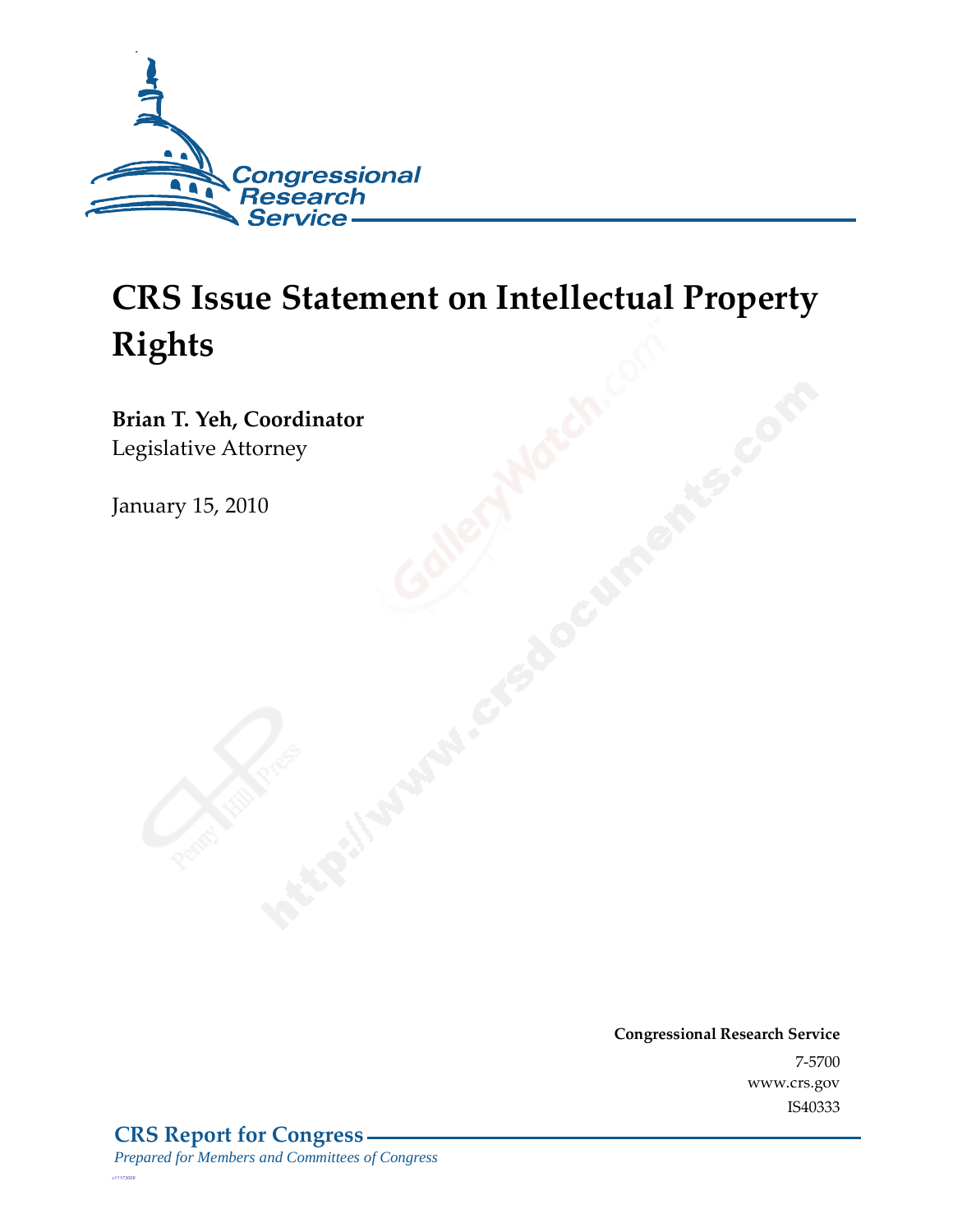ntellectual property (IP) law is an umbrella term that encompasses several major disciplines, including copyright, patent, and trademark. IP laws grant limited monopoly rights in particular subject matter, created by the human mind and embodied within physical objects, Intellectual property (IP) law is an umbrella term that encompasses several major disciplines, including copyright, patent, and trademark. IP laws grant limited monopoly rights in particular subject matter, created by the inventions (patents), and commercial symbols and commercial names (trademarks). Changes in science, technology, and global commerce continuously transform the IP marketplace and may, in some cases, necessitate adjustment to its underlying legal structure. In defining the scope of legally enforceable rights in the grant of a patent, copyright, or trademark, Congress balances competing interests among IP creators/owners and the public. IP owners must be protected against violations of their rights, in the form of unauthorized use, piracy, and counterfeiting. But, in many cases, their economic interests must yield to countervailing legal and social imperatives, such as freedom of speech, affordable access to medicine, homeland security, or international humanitarian medical assistance.

IP-based industries, such as pharmaceuticals, information technology, and entertainment, account for a significant share of the domestic economy. Because the U.S. is a world leader in the creation and export of intellectual property and IP-related products, U.S. exports depend on some form of IP protection. Protecting IP rights (IPR) in global transactions presents challenges separate from enforcement of IP rights domestically.

#### **Patent Law**

.

*Omnibus Patent Law Reform.* Congressional interest in patent law reform has increased as the patent system has become more significant to U.S. industry. This heightened interest has also been accompanied by persistent concerns about the fairness and effectiveness of the current system. Several studies, including those by the National Academy of Sciences and the Federal Trade Commission, have recommended legal reform to address perceived deficiencies in the operation of the patent regime. Other experts maintain that major alterations in existing law are unnecessary and that the patent process can, and is, adapting to technological progress. Legislation before the  $111<sup>th</sup>$  Congress would address a broad range of topics, including reform to litigation procedures, damages, and substantive patent doctrines.

*Tax Strategy Patents.* The recently recognized phenomenon of patents on methods that individuals and enterprises might use in order to minimize their tax obligations has been the subject of congressional interest. While some observers believe that tax patents lead to socially deleterious consequences, including unequal treatment of similarly situated taxpayers and the encouragement of undesirable tax avoidance activities, others suggest that these concerns are overstated and further assert that tax strategy patents may result in positive social benefits. Legislation before the  $111<sup>th</sup>$  Congress would disallow tax strategy patents.

*Follow-On Biologics.* Biologics, which are also known as biopharmaceuticals or biotechnology drugs, have begun to play an increasingly important role in U.S. health care. Although a number of patents pertaining to certain biological products will expire in the near future, some congressional concern has been voiced over the possibility that these patent expirations may not be accompanied by the introduction of competing, lower-cost biologics in the marketplace. The  $111<sup>th</sup>$  Congress is considering legislation that would create an expedited marketing approval pathway for follow-on biologics. This legislation also establishes specialized patent dispute resolution proceedings and periods of exclusive marketing rights with respect to follow-on biologics.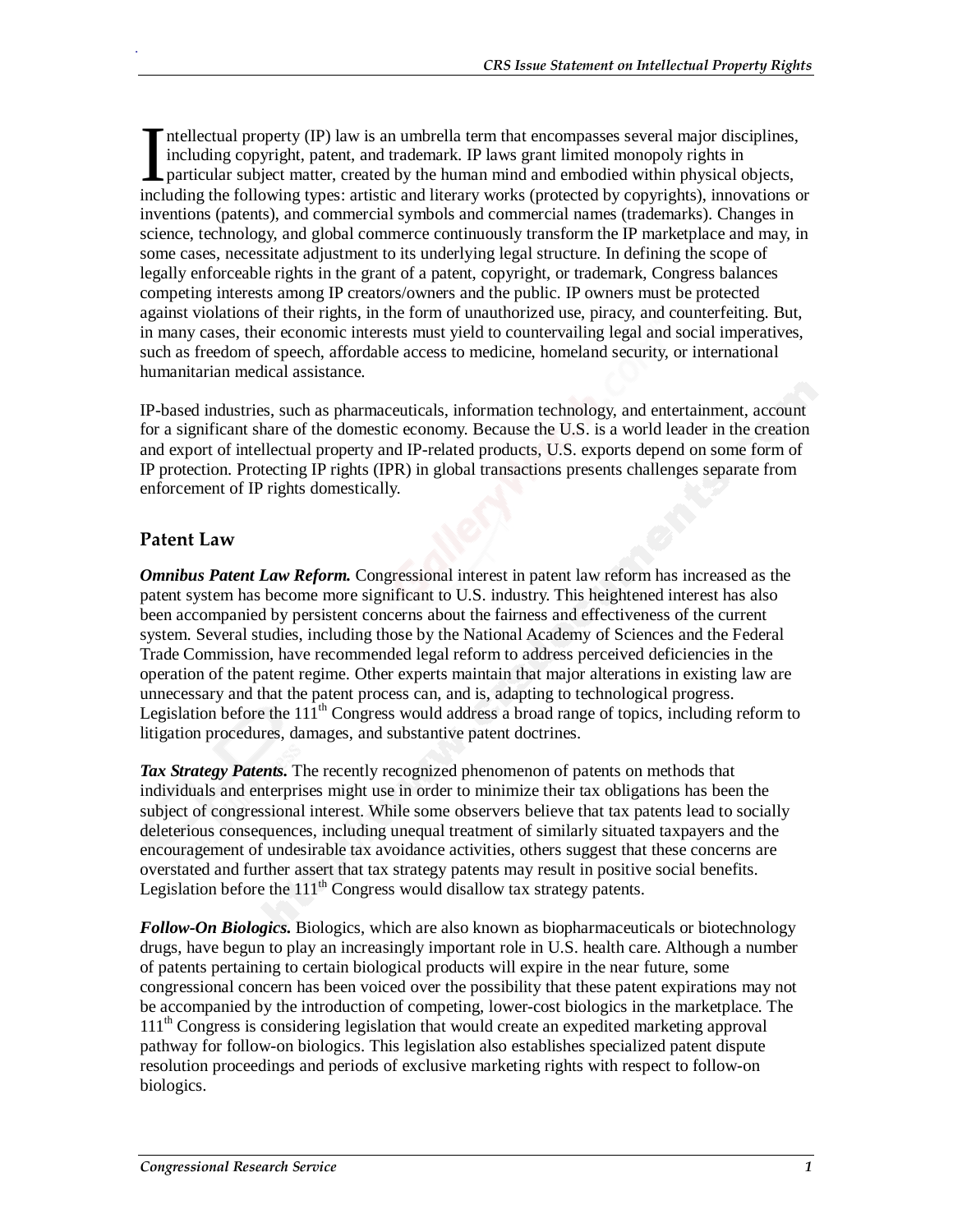## **Copyright Law**

.

*Sound Recording Performance Rights.* Under existing law, over-the-air AM/FM radio stations need not pay royalties to sound recording copyright holders (such as recording artists, musicians, and record labels) when broadcasting sound recordings; they only pay the copyright holder of the underlying musical work (the composer of the song, or the music publisher). However, entities that transmit music digitally, such as Internet, cable, and satellite broadcasters, must pay a sound recording performance fee in addition to the royalties for the songwriter. Recording artists, labels, and musicians argue that the "terrestrial broadcast exception" denies them appropriate compensation for the use of their copyrighted works, while digital radio broadcasters assert that the disparity unfairly disadvantages them in the competition for listeners. Terrestrial broadcasters claim that a symbiotic, mutually beneficial relationship has existed between the broadcaster and recording artist for 80 years, that adequately supports musicians by giving free promotion of their sound recordings through the radio. The 111<sup>th</sup> Congress is considering legislation that would eliminate the long-standing royalty exemption that applies to traditional radio stations and attempt to bring parity to the sound recording performance royalty system.

*Orphan Works.* Orphan works are copyrighted works whose owners are difficult or impossible to identify or locate, for a potential user attempting to obtain permission to use them. Orphan works are perceived to be inaccessible to the public because of the risk of infringement liability that a good-faith user might incur if and when a copyright owner subsequently appears. Supporters of allowing expanded use of orphan works argue that it will encourage the creation of derivative works incorporating the orphan work, permit libraries and museums to make available much culturally and historically significant work to the public, and allow certain "private" uses such as the reproduction of an old family photograph when the photographer or photography studio can no longer be found. However, several copyright owner groups (including small businesses, visual artists, graphic designers, and textile manufacturers) are concerned about the impact of any legislative solution upon their rights. The 111<sup>th</sup> Congress may consider legislation similar to bills introduced in the last two Congresses to address the orphan works problem; such measures had taken the approach of limiting the remedies for the copyright owner who subsequently sues the user, if that user had satisfied certain statutory requirements for using an orphan work.

*Music Licensing Reform.* The technological advances in digital delivery of music to the public through internet radio services and online music stores have contributed to the blurring of distinctions between the reproduction, distribution, and performance rights of copyright owners. Music content creators/owners desire to be fairly compensated for use of their work in the digital age, and they also express concern about the adequacy of protection against unauthorized reproduction, redistribution, or retransmission of their work. Online music stores and digital music services are also interested in having a more streamlined process through which permission may be obtained from music publishers and record labels to license their songs and recordings. Any effort at music licensing reform may need to ensure that protecting the rights of music copyright holders does not stifle innovation in technologies that allow consumers to enjoy music in new and convenient ways.

*Public Access To and Use of Digital Content.* Technology enhances the ability and, frequently, the need for content owners to protect or "lock up" digital content. And it offers new ways for content users to acquire and use creative material. Content owners traditionally press for greater tools to protect content and prosecute copyright infringement. Content users challenge the legitimacy of extending the copyright holder's monopoly in the interest of protection. Whether copyrighted material is protected by encryption, posted on the Internet, or subject to digital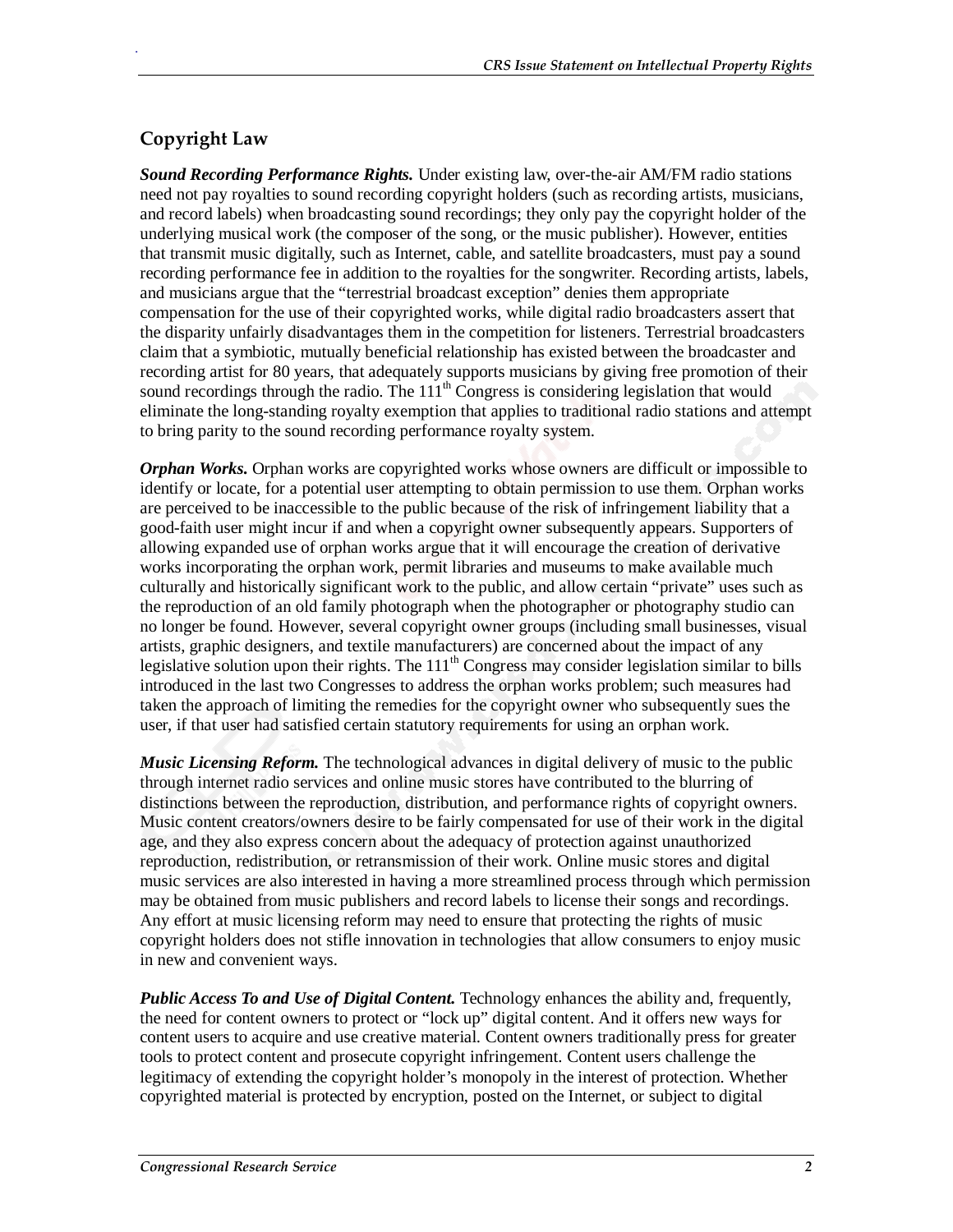scanning, the question over the extent to which others may legally use it is far from settled. The statutory and judicial doctrine of "fair use" ensures that the public has some access to protected material, but its parameters in a digital context are only just evolving. Courts grapple with issues involving the right of online search engines to display thumbnail and cached images, or to scan books to permit digital text searches. Past Congresses have considered proposals to clarify and/or expand the rights of information users in a digital environment.

## **International IPR Protection**

.

*International Trade Policy and IPR*. As intellectual property rights have gained increasing significance for U.S. economic and trade interests, Congress has become involved in issues concerning global enforcement and harmonization of IPR. Through oversight of the Office of the U.S. Trade Representative (USTR) and possibly through legislative action on trade policy, Congress may respond to a lack of compliance by certain trading partners with enforcement standards under the Trade-Related Intellectual Property Rights (TRIPS) Agreement of the World Trade Organization (WTO) and various free trade agreements (FTAs). Congress exercises oversight and implementation for U.S. involvement in further harmonization of IPR standards through the WTO TRIPS Agreement, FTAs, and agreements under the World Intellectual Property Organization (WIPO). The Obama Administration currently is negotiating an Anti-Counterfeiting Trade Agreement (ACTA), a proposed plurilateral agreement between the United States and nearly 40 other countries, primarily developed nations, that would build on the minimum standards of IPR protection and enforcement set in the TRIPS Agreement. Some Members of Congress have raised concerns about the transparency of the negotiations and the scope of the proposed agreement.

*Access to Medicines for Developing Countries With Public Health Emergencies*. The issue of access to affordable medicines is one of great concern to developing countries whose health-care systems are often overwhelmed by HIV/AIDS, tuberculosis, malaria, and other infectious diseases. In 2005, the WTO amended TRIPS to make it easier for developing countries without manufacturing capability to obtain generic drugs through the use of compulsory licensing (which overrides patent rights of pharmaceutical drug companies) to fight public health epidemics. However, there is no legislation to provide domestic authority to grant compulsory licenses for exporting patented pharmaceutical products pursuant to this decision.

*U.S.-China Dispute Over IPR Protection*. The United States has pressed China for a number of years to improve its IPR laws, boost IPR enforcement, and expand market access for U.S. IPRrelated goods and services. Many business groups contend that, while China has made progress towards improving its IPR regime, significant problems remain, including a lack of effective and deferent penalties for IPR violators (especially criminal penalties for copyright piracy), extensive trade barriers, discriminatory government procurement and regulatory rules that favor domestic IPR firms over foreign ones (in an attempt to promote domestic innovation), and lack of transparency in the development of technology standards. U.S. IPR industries contend that China has some of the highest piracy rates in the world, which cost U.S. firms billions of dollars in lost sales.

The United States has brought two IPR-related cases against China in the WTO. In April 2007, the USTR initiated a WTO case against China for failing to enforce its IPR laws consistent with its obligations under the TRIPS Agreement, namely in terms of trading rights and distribution services. In January 2009, a WTO panel ruled that China failed to protect IPR works under review by the government for content and in regards to the disposal of seized pirated products.